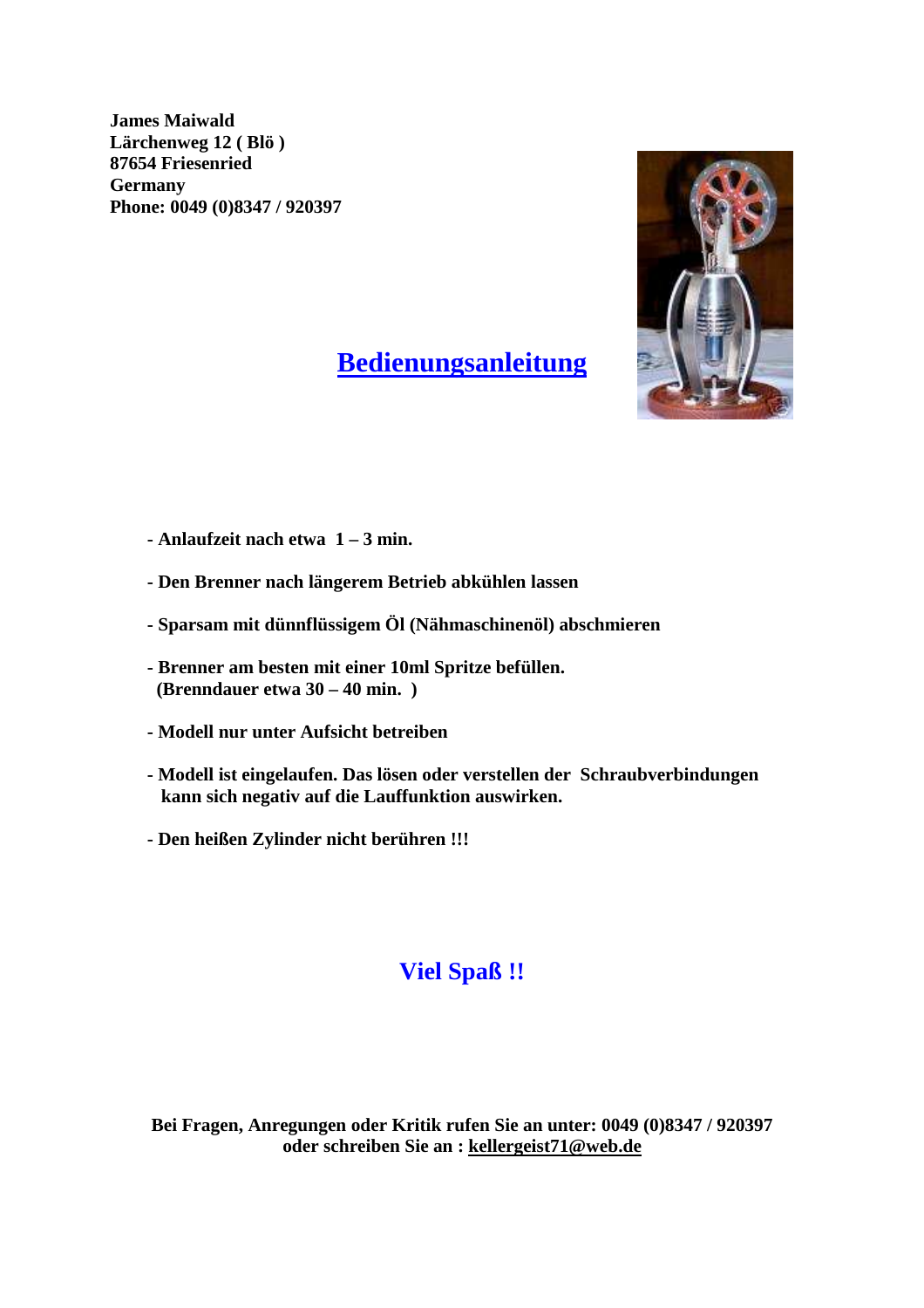

### **Operating manual**

- **Starting time about 1 3 min.**
- **After long operating time let the burner cool down.**
- **Oil economically with light oil (for example sewing machine oil )**
- **Fill the burner with a 10 ml injection ( burningtime about 30 40 min. )**
- **Operate model only under supervision.**
- **Model is run in. The opening or adjusting from bolt connections can affect the runing function negatively**
- **Don´t touch hot cylinder !!!**

### **Lots of fun !!**

**If you have got questions , suggestion or criticism call under phone: 0049 (0)8347 / 920397 or mail to : kellergeist71@web.de**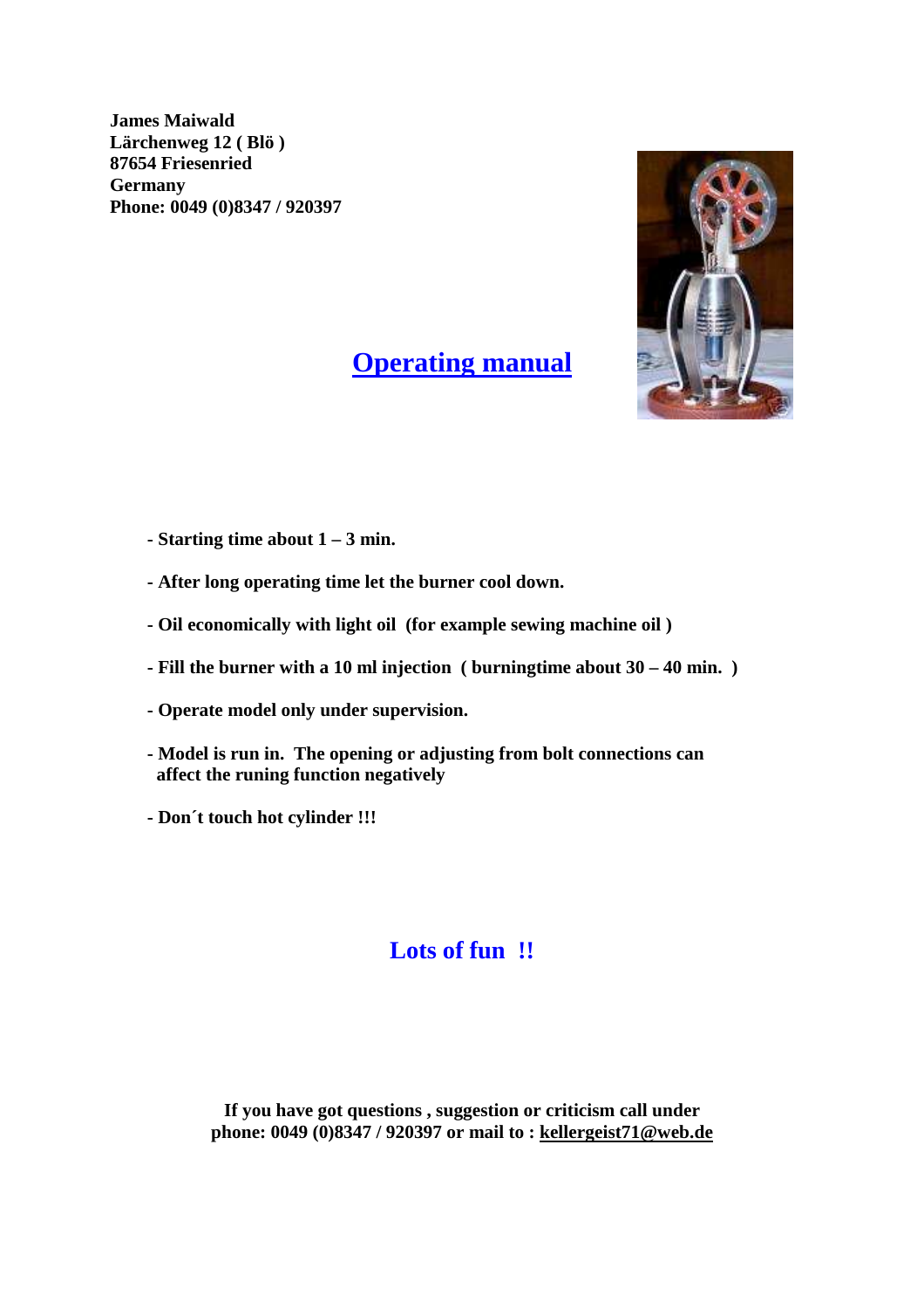

## **Istruzioni d´uso**

- **Dopo circa 1 3 minuti inizia a funziare.**
- **Dopo lunga funzione, lasciar raffreddare.**
- **Oleare con poco olio (olio per Macchina da Cucire).**
- **La dose ideale di alcool de naturate e di 10 ml.**

 **(Brucia ca. per 30 – 40 min. )**

- **Non lasciar Funzionare la Macchina da sola.**
- **A Funzione Avviata può risultare negativo manipolare le Viti.**
- **Non toccare il cilindro infiammato !!!**

#### **Buon Divertimento !!**

**In caso di Domande, Critiche, o consigli telefonare a: 0049 (0)8347 / 920397 oppure scrivere sù: kellergeist71@web.de**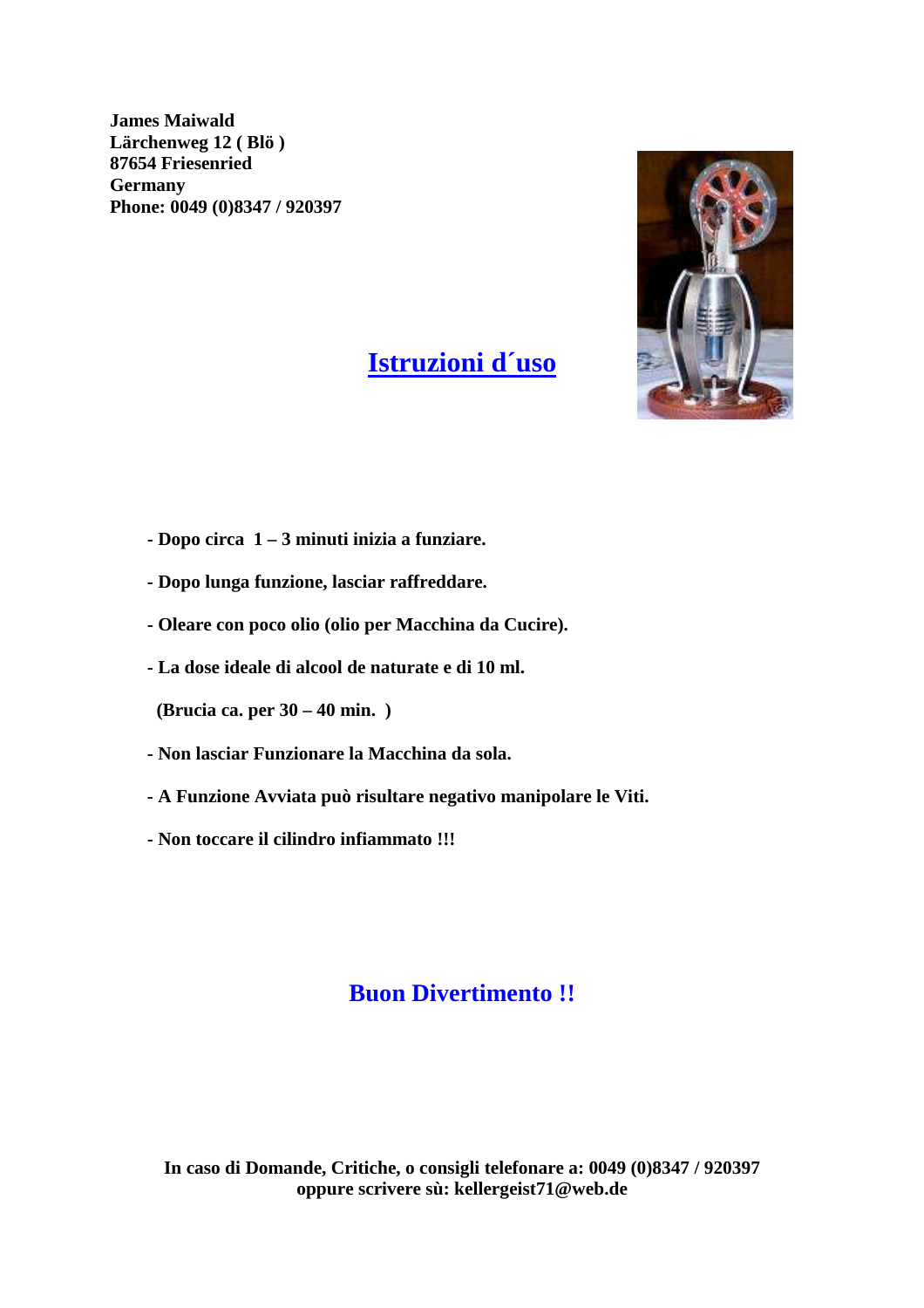

### **Mode d´emploi**

- **periode de demarrage environ 1-3mn.**
- **apres plus long, le modele a actionne etre refroidi peut**
- **avec l'huile tres fluide (huile de machine a coudre) huiler avec economie toutefois regulierement**
- **le bruleur avec un 10 ml arrose le mieux remplit (duree de combustible environ 30-40 mn.)**
- **le modele de surveillance qu'untzer n'actionner**
- **le modele est cela resout rode ou ajuste les liaisons boulonnees peut sur ceux lauffunktion se repercuter negativement.**
- **Le cylindre chaud ne pas affecter !!!**

#### **Beaucoup amusement !!**

**Pour vous appelez dessus dessous des questions, des incitations ou la critique: 0049 (0)8347 / 920397 ou écrivez: kellergeist71@web.de**